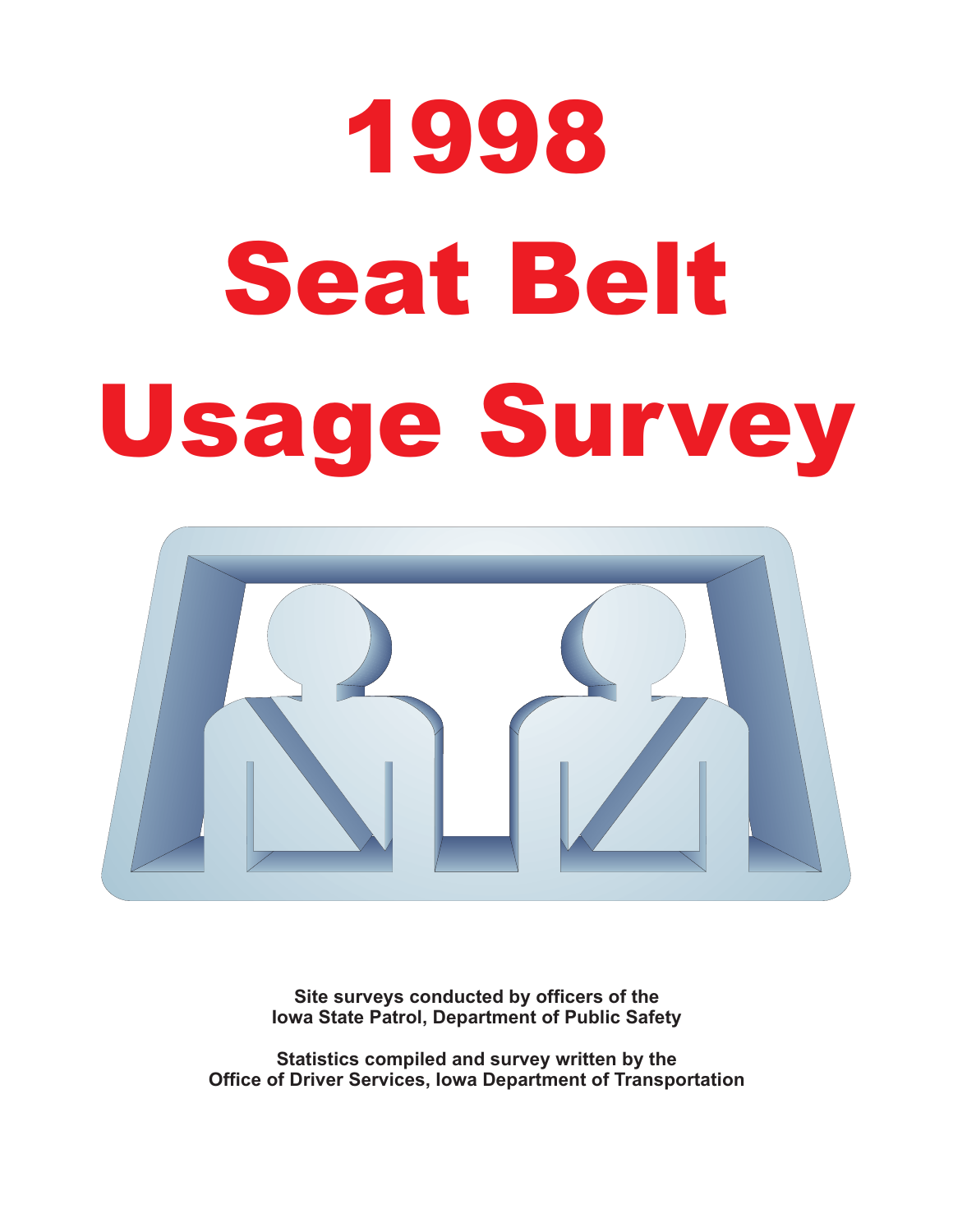# **1998 SEAT BELT USAGE SURVEY**

During October 1998, 76.87 percent of motorists surveyed on Iowa roadways were wearing seat belts, an increase of 2.03 percent from last year (see Chart 1—Seat Belt Usage).

Safety belt usage on the secondary system (county roads) lead the way with a 11.97 percent increase over last year, reversing a two-year downward trend. When taking into account that approximately one-third (33.59 percent) of all motor vehicle crash fatalities occur on the secondary road system, continued efforts toward increased enforcement and public education for the motoring public concerning the importance of safety belt and child safety seat usage on the secondary road system (county roads), even for short-distance trips, must be maintained.

|                         | 1997            |             |                | 1998            |             |                | Change   |
|-------------------------|-----------------|-------------|----------------|-----------------|-------------|----------------|----------|
| <b>Road Type</b>        | <b>Observed</b> | <b>Used</b> | <b>Percent</b> | <b>Observed</b> | <b>Used</b> | <b>Percent</b> |          |
| <b>Statewide Total*</b> | 21,535          | 16,575      | 74.85%         | 20,856          | 16.140      | 76.87%         | 2.03%    |
| <b>Municipal</b>        | 3.904           | 2.779       | 71.18%         | 5,499           | 3.853       | 70.07%         | $-1.12%$ |
| <b>Interstate</b>       | 8.341           | 6.972       | 83.59%         | 7,584           | 6,352       | 83.76%         | 0.17%    |
| <b>Primary</b>          | 7,178           | 5,398       | 75.20%         | 6,764           | 5,133       | 75.89%         | 0.69%    |
| <b>Secondary</b>        | 2.112           | 1,426       | 67.52%         | 1,009           | 802         | 79.48%         | 11.97%   |

#### **Chart 1 - Seat Belt Usage**

Estimated 1998 statewide total usage weighted by vehicle kilometers traveled (see Chart 21), and 95% confidence intervals for the estimated variance are +/-0.32%

Usage on the primary system (U.S. or state highways) rose 0.69 percent from the previous year. This also is welcome news because almost half of all fatalities (49 percent) occur on the primary road system. Interstate belt use increased slightly (0.17 percent). Interstate usage has traditionally been the highest of all roadway categories presumably because the longer trips, higher travel speeds and vehicle density cause drivers to assume there is greater risk. Safety belt usage on municipal road systems (city streets) has slipped slightly (-1.12 percent). This is unfortunate because more than 45 percent of all motor vehicle crashes occur on city streets. In communities where usage is good, enforcement and public education must be maintained in order to improve further: in communities where usage is low, enforcement and public education must both be increased.

Belt usage for 20,856 front seat occupants of cars, vans and pickups was observed at 100 locations. Belt usage or non-usage could not be determined for an additional 534 front seat occupants. Of these front seat occupants, 77.82 percent of drivers (12,586 out of 16,174) and 75.91 percent of passengers (3,554 out of 4,682) were observed using seat belts.

#### **Methodology**

The methodology of this survey follows prior surveys by using a sample of 100 sites which were selected on the basis of population, geographical location, and statewide vehicle kilometers traveled by road system. (See Chart 17—Site Selection Listing, and Chart 18—Site Selection by County.) The surveys have been done primarily at the same sites consistently since 1988. The development of the survey also follows specifications of the National Highway Traffic Safety Administration.<sup>2</sup> The survey was conducted by troopers of the Iowa State Patrol, Department of Public Safety, between 6 a.m. and 6 p.m., Monday through Sunday. Observations were made for approximately one hour at each site.

#### **Belt Law Background**

The Iowa law mandating seat belt usage went into effect July 1, 1986. A \$10 fine, plus court costs, was effective January 1, 1987. The law requires front seat occupants, age 6 and older, to properly wear a seat belt in 1966 or newer model motor vehicles. The law allows primary enforcement (i.e., officers can stop a vehicle when non-use of belts is observed). Medical exemptions and other exemptions are allowed. Children under the age of 6 are covered by the child restraint law, which went into effect January 1, 1985. The child restraint usage law requires children under age 3 to be in an approved safety seat, and children ages 3 to 6 must be in a safety seat or seat belt in any position in the vehicle. (Copies of the annual child restraint survey results are also available through the Iowa Department of Transportation.)

#### **Enforcement**

The seat belt law has been actively enforced in the state. There were 79,627 seat belt citations and 4,639 child restraint citations issued in 1997 through law enforcement efforts, a decrease from 84,714 and 4,954, respectively, in 1996. (See Charts 14 through 16

<sup>1.</sup> Iowa Department of Transportation, 1995 Iowa Crash Facts, Roadway & Environment Conditions, p. 71.

<sup>2. &</sup>quot;Guidelines for State Observational Surveys of Safety Belt & Motorcycles Helmet Use, Federal Register," Vol. 57 No. 125, June 29, 1992, p.. 28903.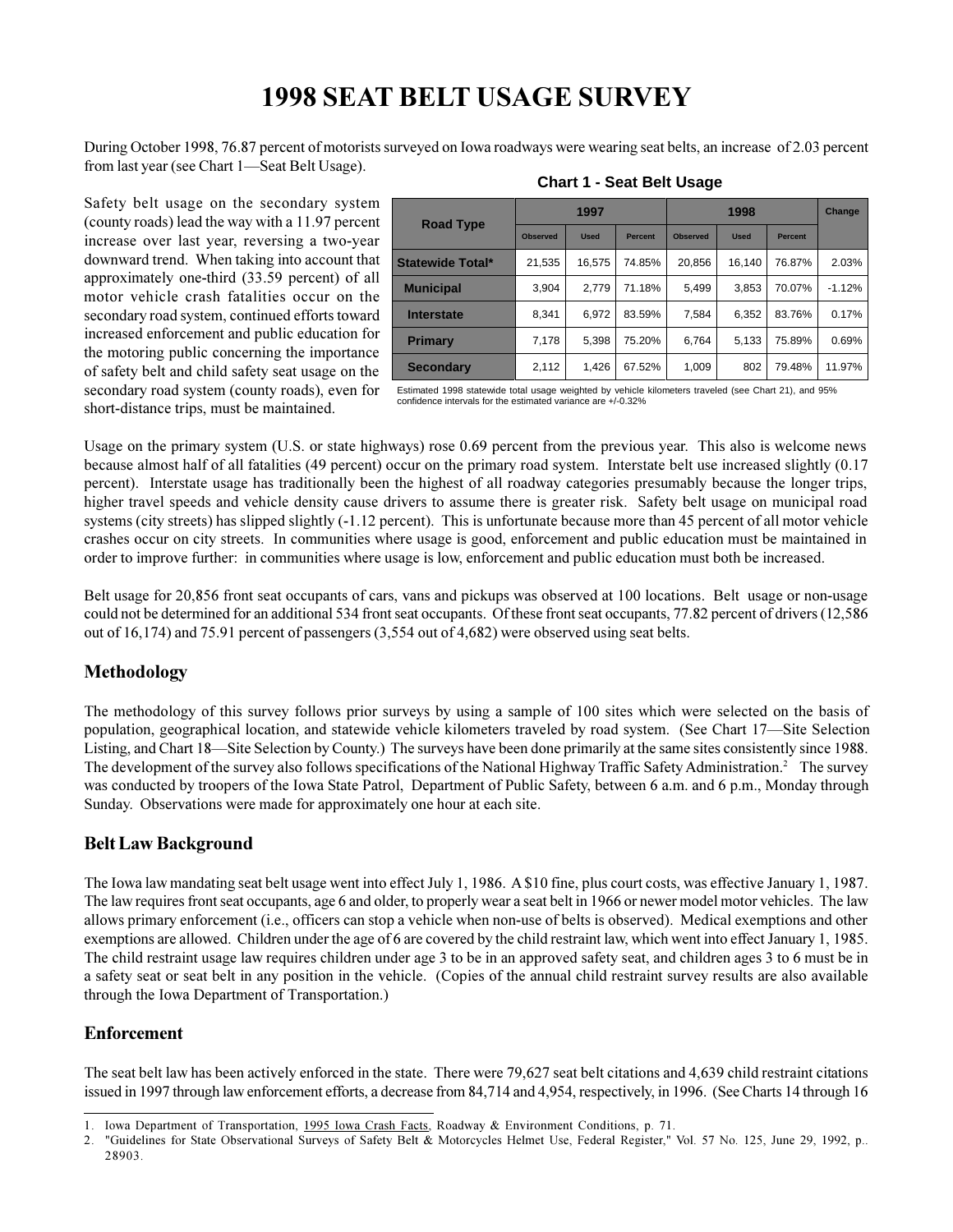for seat belt/child restraint citations issued.) Iowa's seat belt usage rates followed trends similar to those in other states, showing a large increase after fines were first imposed (increasing from 27 percent in June 1986 to 63 percent in April 1987). In September 1987, usage dropped to 56 percent, but enforcement and public education has steadily increased usage to the current 77 percent.

#### **Chart 2**

**Percentage of Restraint Usage by Year & Road Type**

| <b>Survey</b>     | All | <b>Municipal</b> | Interstate | Primary | <b>Secondary</b> |  |
|-------------------|-----|------------------|------------|---------|------------------|--|
| <b>JUN 86</b>     | 27% | 20%              | 43%        | 27%     | 24%              |  |
| <b>SEP 86</b>     | 46% | 34%              | 62%        | 48%     | 42%              |  |
| <b>APR 87</b>     | 63% | 54%              | 69%        | 65%     | 64%              |  |
| <b>SEP 87</b>     | 56% | 48%              | 67%        | 56%     | 55%              |  |
| <b>SEP 88</b>     | 55% | 46%              | 69%        | 55%     | 52%              |  |
| <b>SEP 89</b>     | 59% | 49%              | 72%        | 56%     | 61%              |  |
| <b>SEP 90</b>     | 61% | 49%              | 76%        | 60%     | 61%              |  |
| <b>SEP 91</b>     | 68% | 64%              | 79%        | 64%     | 64%              |  |
| <b>SEP 92</b>     | 71% | 62%              | 83%        | 69%     | 71%              |  |
| <b>SEP 93</b>     | 73% | 59%              | 80%        | 73%     | 71%              |  |
| <b>SEP 94</b>     | 73% | 63%              | 82%        | 72%     | 72%              |  |
| <b>SEP 95</b>     | 75% | 65%              | 85%        | 75%     | 76%              |  |
| <b>SEP 96</b>     | 75% | 69%              | 85%        | 74%     | 71%              |  |
| <b>NOV 97</b>     | 75% | 71%              | 84%        | 75%     | 68%              |  |
| OCT <sub>98</sub> | 77% | 70%              | 84%        | 76%     | 79%              |  |

**NOTE: For easier comparison, percentages have been rounded to the nearest full digit.**

#### **Summary**

The 77 percent seat belt usage rate in 1998 (up 6 percent since 1992) reflects active enforcement and education efforts that have occurred in Iowa during the last few years. Through continuing education of the public, an active "Life Toll" campaign, seat belt enforcement, and other cooperative efforts between state and local law enforcement, Iowa will strive to increase the use of seat belts and save lives on Iowa roadways.

Chart 3 **Usage Percent by Year - ALL ROAD TYPES** 

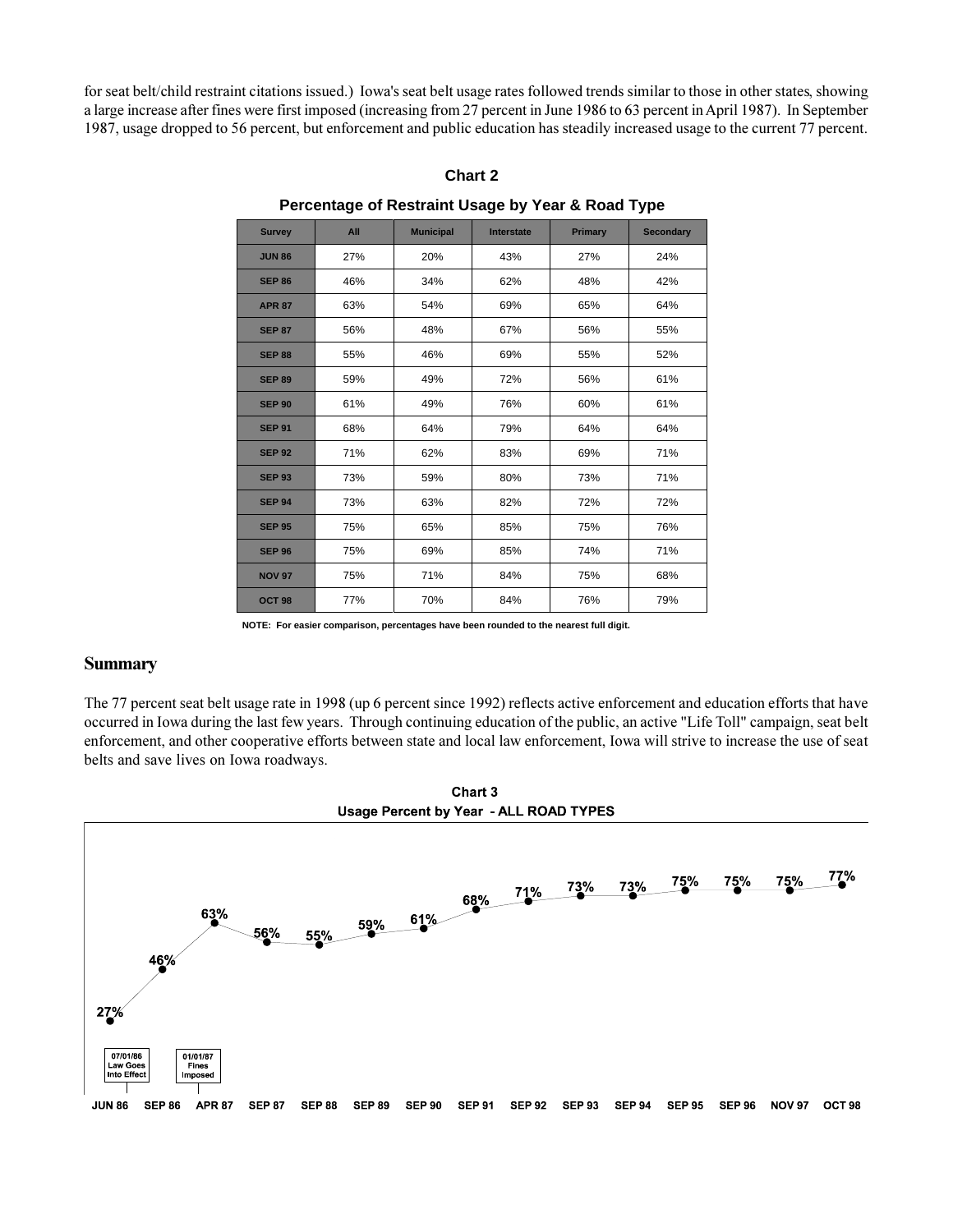